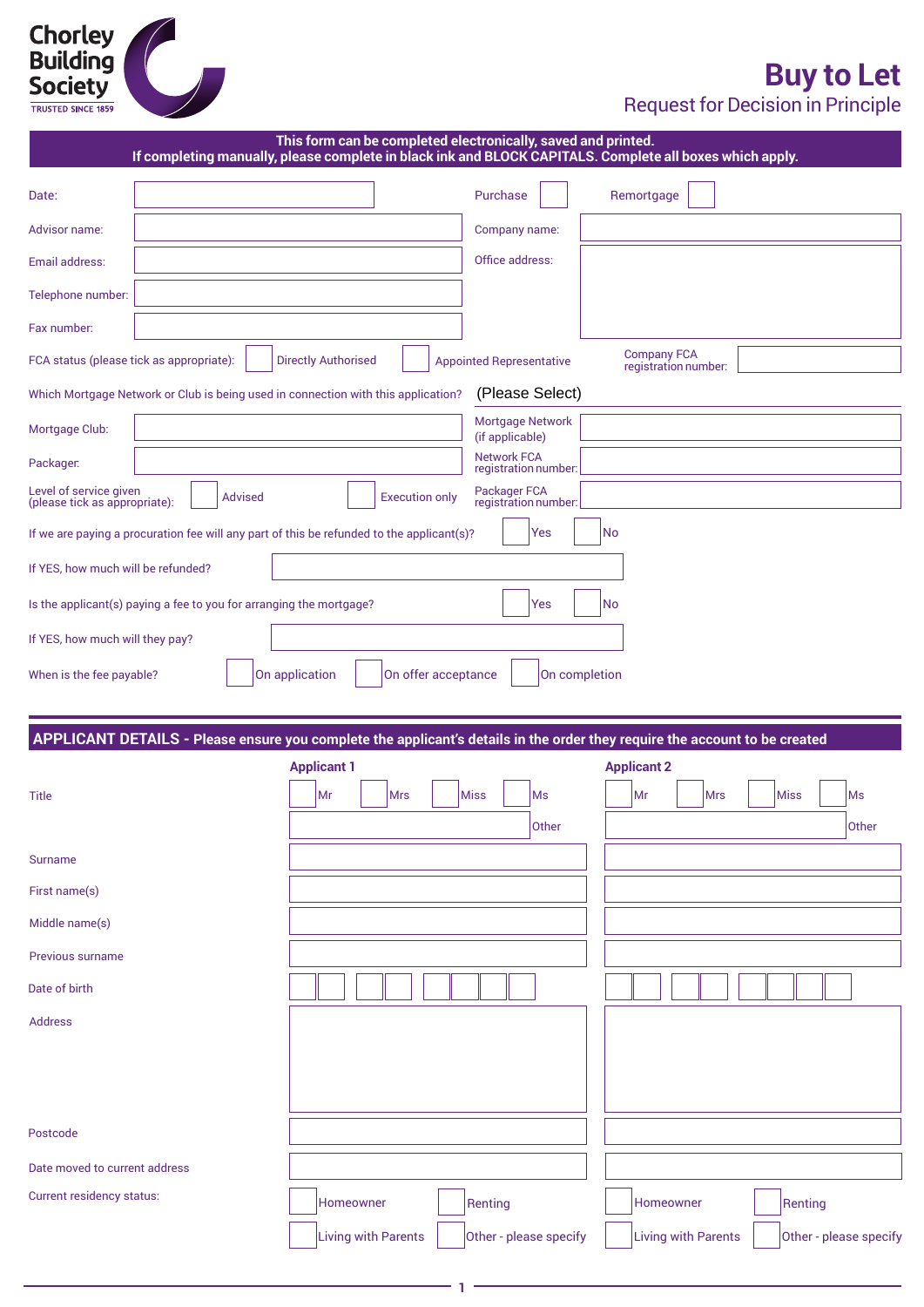

# **Buy to Let**

Request for Decision in Principle

| Tax status?                                                                                                                         | <b>Basic</b><br>Rate | Additional<br><b>High</b><br>Rate<br>Rate | <b>Basic</b><br>Rate | Additional<br><b>High</b><br>Rate<br>Rate |
|-------------------------------------------------------------------------------------------------------------------------------------|----------------------|-------------------------------------------|----------------------|-------------------------------------------|
| Number of Buy to Let properties owned?                                                                                              |                      | (Both mortgaged and unencumbered)         |                      | (Both mortgaged and unencumbered)         |
| <b>First time Landlord?</b>                                                                                                         | Yes                  | No                                        | Yes                  | No                                        |
| Nationality                                                                                                                         |                      |                                           |                      |                                           |
| Permanent right to reside?<br>(only applicable if not British)                                                                      | Yes                  | No                                        | Yes                  | No                                        |
| Diplomatic immunity?<br>(only applicable if not British)                                                                            | Yes                  | No                                        | Yes                  | No                                        |
| Have you lived in the UK for three or<br>more years?                                                                                | Yes                  | No                                        | Yes                  | No                                        |
| If less than 3 years at current address, please<br>provide previous address:                                                        |                      |                                           |                      |                                           |
| Postcode                                                                                                                            |                      |                                           |                      |                                           |
| Date moved in                                                                                                                       |                      |                                           |                      |                                           |
| Date moved out                                                                                                                      |                      |                                           |                      |                                           |
| We require a minimum of 3 years address history for all applicants - continue in the 'Additional Information' section if necessary. |                      |                                           |                      |                                           |

### **EMPLOYMENT DETAILS**

|                                                                   | <b>Applicant 1</b>    |        | <b>Applicant 2</b>    |  |  |  |
|-------------------------------------------------------------------|-----------------------|--------|-----------------------|--|--|--|
| <b>Employment status</b>                                          |                       |        |                       |  |  |  |
| If other, please state here                                       |                       |        |                       |  |  |  |
| Occupation                                                        |                       |        |                       |  |  |  |
| <b>Expected retirement age</b>                                    |                       |        |                       |  |  |  |
| <b>Basic Gross Salary</b>                                         | £                     | Annual | £<br>Annual           |  |  |  |
| <b>Guaranteed Gross other</b>                                     | £                     | Annual | £<br>Annual           |  |  |  |
| Source of income                                                  |                       |        |                       |  |  |  |
| <b>Regular Gross other</b>                                        | £                     | Annual | £<br>Annual           |  |  |  |
| Source of income                                                  |                       |        |                       |  |  |  |
| Length of service                                                 | Year                  | Month  | Month<br>Year         |  |  |  |
| Are you in any probationary period?<br>If yes, provide details    | No<br>Yes             |        | No<br>Yes             |  |  |  |
| Have you been furloughed in the last 12 months?                   | N <sub>o</sub><br>Yes |        | N <sub>o</sub><br>Yes |  |  |  |
| If yes please confirm the dates between which you were furloughed |                       |        |                       |  |  |  |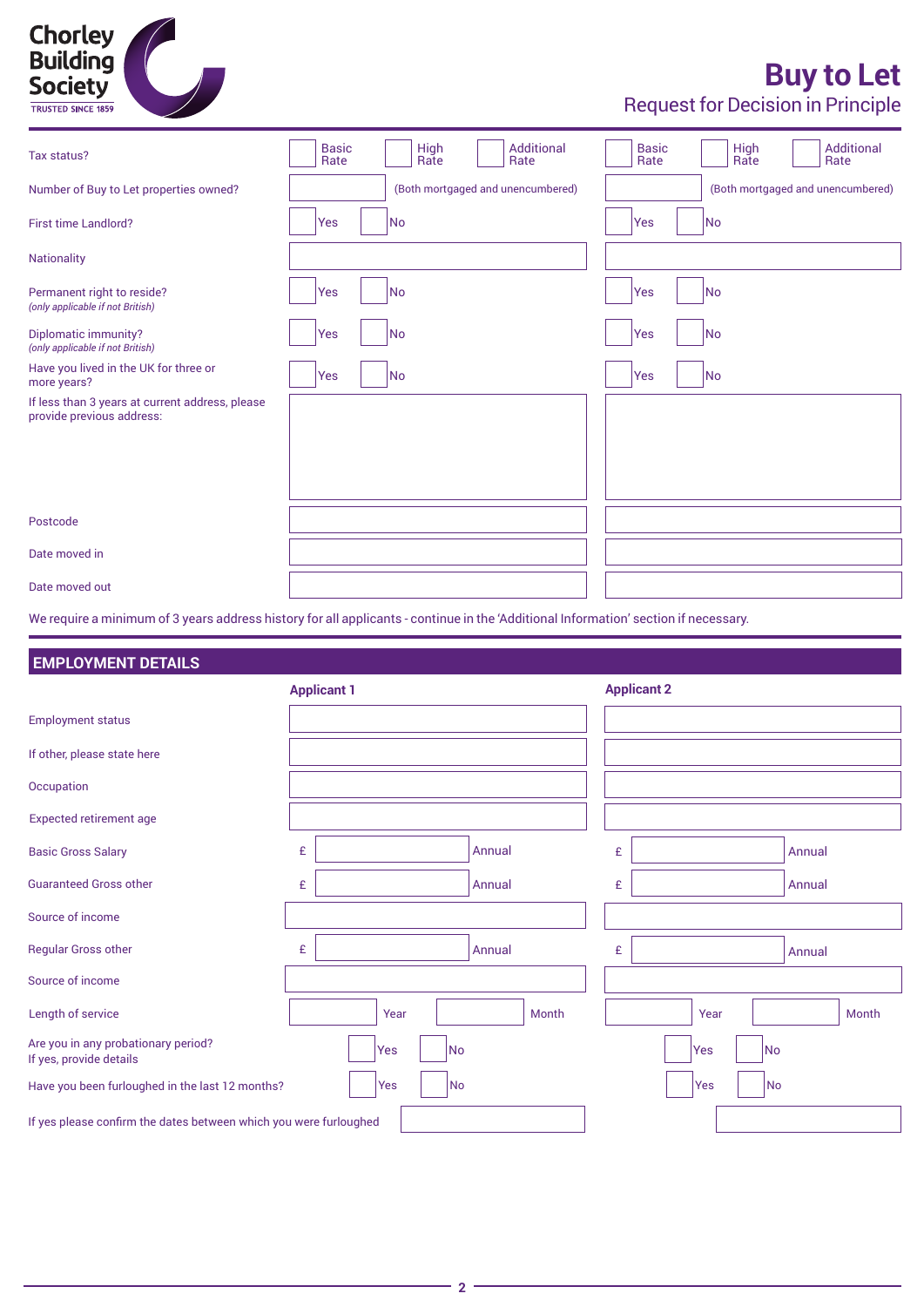# **Chorley<br>Building<br>Society**

### **SELF EMPLOYED DETAILS**

|                                                                                                                                                          | <b>Applicant 1</b> |       |                 |     |               |                 | <b>Applicant 2</b> |       |                 |           |               |
|----------------------------------------------------------------------------------------------------------------------------------------------------------|--------------------|-------|-----------------|-----|---------------|-----------------|--------------------|-------|-----------------|-----------|---------------|
| Title in company                                                                                                                                         |                    |       |                 |     |               |                 |                    |       |                 |           |               |
| Company trading name                                                                                                                                     |                    |       |                 |     |               |                 |                    |       |                 |           |               |
| <b>Nature of Business</b>                                                                                                                                |                    |       |                 |     |               |                 |                    |       |                 |           |               |
| <b>Expected retirement age</b>                                                                                                                           |                    |       |                 |     |               |                 |                    |       |                 |           |               |
| Type of company                                                                                                                                          |                    |       |                 |     |               |                 |                    |       |                 |           |               |
| How long has the business been trading                                                                                                                   |                    | Years |                 |     | <b>Months</b> |                 |                    | Years |                 |           | <b>Months</b> |
| % of shareholding:                                                                                                                                       |                    |       |                 |     | $\%$          |                 |                    |       |                 |           | %             |
| <b>Business Year End</b>                                                                                                                                 |                    |       |                 |     |               |                 |                    |       |                 |           |               |
| Applicant share of net profit:<br>(If Sole trader / Partnership)                                                                                         | £                  |       | <b>Year End</b> |     |               | £               |                    |       | <b>Year End</b> |           |               |
| (Please provide the last 3 years' figures).                                                                                                              | £                  |       | <b>Year End</b> |     |               | £               |                    |       | <b>Year End</b> |           |               |
|                                                                                                                                                          | £                  |       | <b>Year End</b> |     |               | £               |                    |       | <b>Year End</b> |           |               |
| Applicant share of Salary / Dividend                                                                                                                     | <b>Salary</b>      |       | <b>Dividend</b> |     |               |                 | <b>Salary</b>      |       | <b>Dividend</b> |           |               |
| if Limited Company<br>(Please provide the last 3 years' figures).                                                                                        | <b>Year End</b>    |       |                 |     |               | <b>Year End</b> |                    |       |                 |           |               |
|                                                                                                                                                          | <b>Salary</b>      |       | <b>Dividend</b> |     |               |                 | <b>Salary</b>      |       | <b>Dividend</b> |           |               |
|                                                                                                                                                          |                    |       |                 |     |               |                 |                    |       |                 |           |               |
|                                                                                                                                                          | <b>Year End</b>    |       |                 |     |               |                 | <b>Year End</b>    |       |                 |           |               |
|                                                                                                                                                          | <b>Salary</b>      |       | <b>Dividend</b> |     |               |                 | <b>Salary</b>      |       | <b>Dividend</b> |           |               |
|                                                                                                                                                          | <b>Year End</b>    |       |                 |     |               |                 | <b>Year End</b>    |       |                 |           |               |
| Do you have an accountant?                                                                                                                               |                    |       | Yes             | No  |               |                 |                    |       | Yes             | No        |               |
| Are your accounts prepared by someone with one of the following<br>qualifications ACA ACCA FCA FCCA CA (Scottish) CIMA CIPFA                             |                    |       | Yes             | No  |               |                 |                    |       | Yes             | No        |               |
| Is the business still trading?                                                                                                                           |                    |       | Yes             | No  |               |                 |                    |       | Yes             | <b>No</b> |               |
| How has COVID-19 impacted the business?                                                                                                                  |                    |       |                 |     |               |                 |                    |       |                 |           |               |
| Have any Coronavirus Support Schemes have been applied for?<br>If YES please provide further details including whether the<br>application was successful |                    |       | Yes             | lNo |               |                 |                    |       | Yes             | <b>No</b> |               |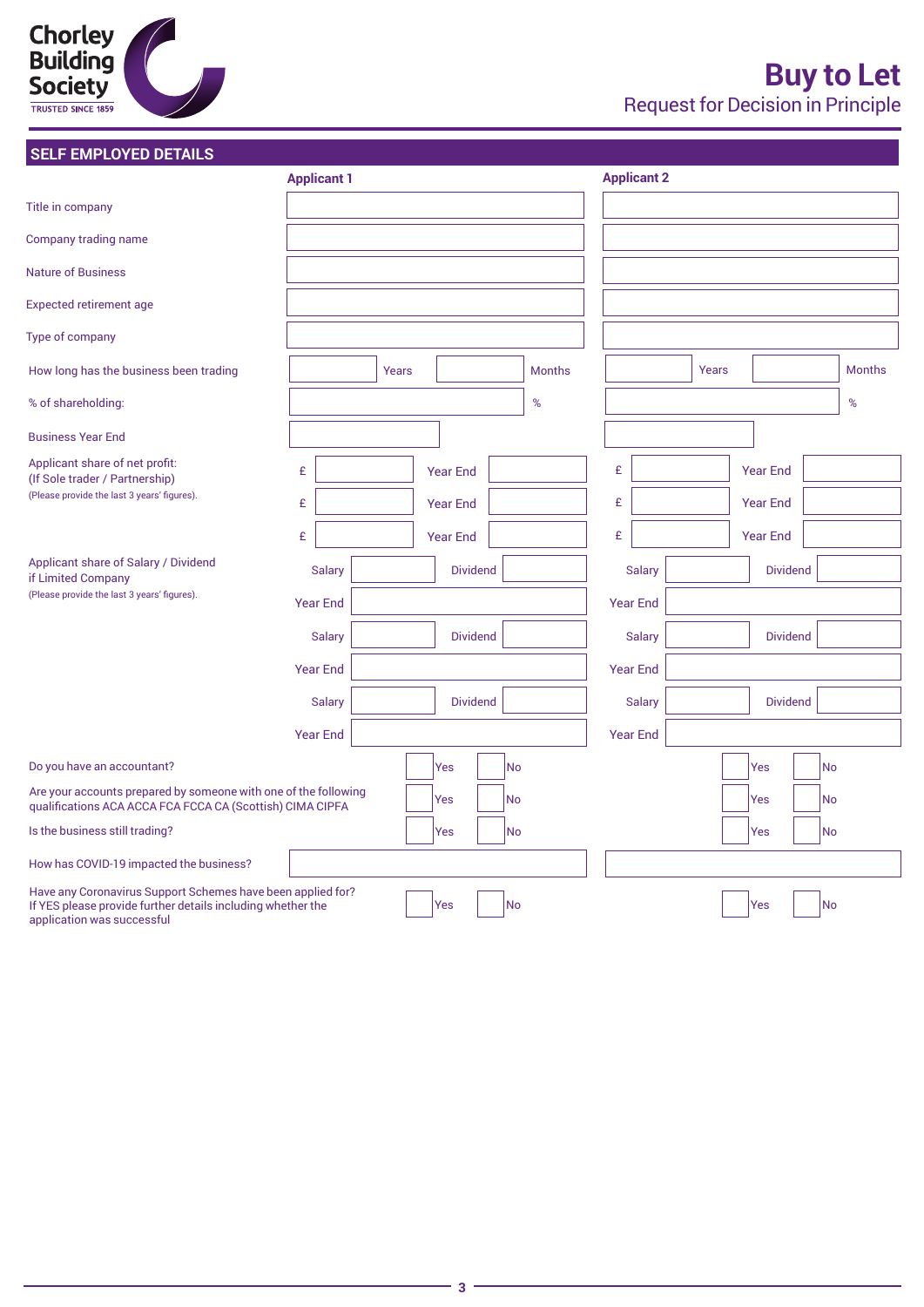| <b>Chorley</b><br><b>Building</b><br><b>Society</b> |  |
|-----------------------------------------------------|--|
| <b>TRUSTED SINCE 1859</b>                           |  |

## **Buy to Let** Request for Decision in Principle

|  |  | <b>LOAN REOUIREMENTS</b> |  |
|--|--|--------------------------|--|
|  |  |                          |  |
|  |  |                          |  |

| <b>LOAN REQUIREMENTS</b>                                                                                                                                                                 |           |                                                                                                                                                                                                                                |
|------------------------------------------------------------------------------------------------------------------------------------------------------------------------------------------|-----------|--------------------------------------------------------------------------------------------------------------------------------------------------------------------------------------------------------------------------------|
| £<br>Amount required                                                                                                                                                                     |           | £<br>Purchase price/current value                                                                                                                                                                                              |
| Purpose of Loan                                                                                                                                                                          |           |                                                                                                                                                                                                                                |
| <b>Term</b>                                                                                                                                                                              | Years     | Repayment type:                                                                                                                                                                                                                |
| If Interest only -<br><b>Repayment Strategy</b>                                                                                                                                          |           |                                                                                                                                                                                                                                |
| Type of property                                                                                                                                                                         |           | Number of bedrooms<br>Is the property a flat?<br>Yes<br>lNo                                                                                                                                                                    |
| Is the Flat Purpose Built?                                                                                                                                                               | No<br>Yes | if 'yes' we are currently unable to accept applications for Purpose Built Flats.<br>If 'no' please contact the Society to discuss further                                                                                      |
| If the property is a flat: Number of floors in the building                                                                                                                              |           | Is the building serviced by a lift?<br>lNo<br>Floor number of the flat<br>Yes                                                                                                                                                  |
| If the property is a new build or built within the last 10 years, name of Warranty provider                                                                                              |           |                                                                                                                                                                                                                                |
| Does the property have an Energy Performance Certificate (EPC) rated E or above?<br>We will only lend on properties with a valid Energy Performance Certificate (EPC) - rated E or above |           | Yes<br><b>No</b>                                                                                                                                                                                                               |
| If ex-local authority flat, % of private owner occupancy                                                                                                                                 |           |                                                                                                                                                                                                                                |
| Have the applicant(s) asked to add on fees where allowed?                                                                                                                                |           | Yes<br><b>No</b>                                                                                                                                                                                                               |
| Please select as appropriate:                                                                                                                                                            |           |                                                                                                                                                                                                                                |
|                                                                                                                                                                                          |           | You are purchasing the property wholly or predominantly with the intention to let it out as a business/investment proposition                                                                                                  |
| Will the property be let to a family member?                                                                                                                                             | Yes       | No<br>If 'Yes' will the let be subject to an AST?<br>Yes<br><b>No</b>                                                                                                                                                          |
|                                                                                                                                                                                          |           | You are remortgaging a property in which neither you (nor a close relative) have previously resided in, or a property<br>that is currently let subject to a rental agreement on which there is an existing buy-to-let mortgage |
|                                                                                                                                                                                          |           | You are remortgaging a property that you (or a close relative) have previously resided in or, that you have acquired<br>by means other than a purchase (for example inheritance) and do not own any other rental properties    |
| Purchase only - please confirm source of deposit                                                                                                                                         |           |                                                                                                                                                                                                                                |
| Purpose of Additional Funds - for example debt<br>consolidation, home improvements or capital raising                                                                                    |           |                                                                                                                                                                                                                                |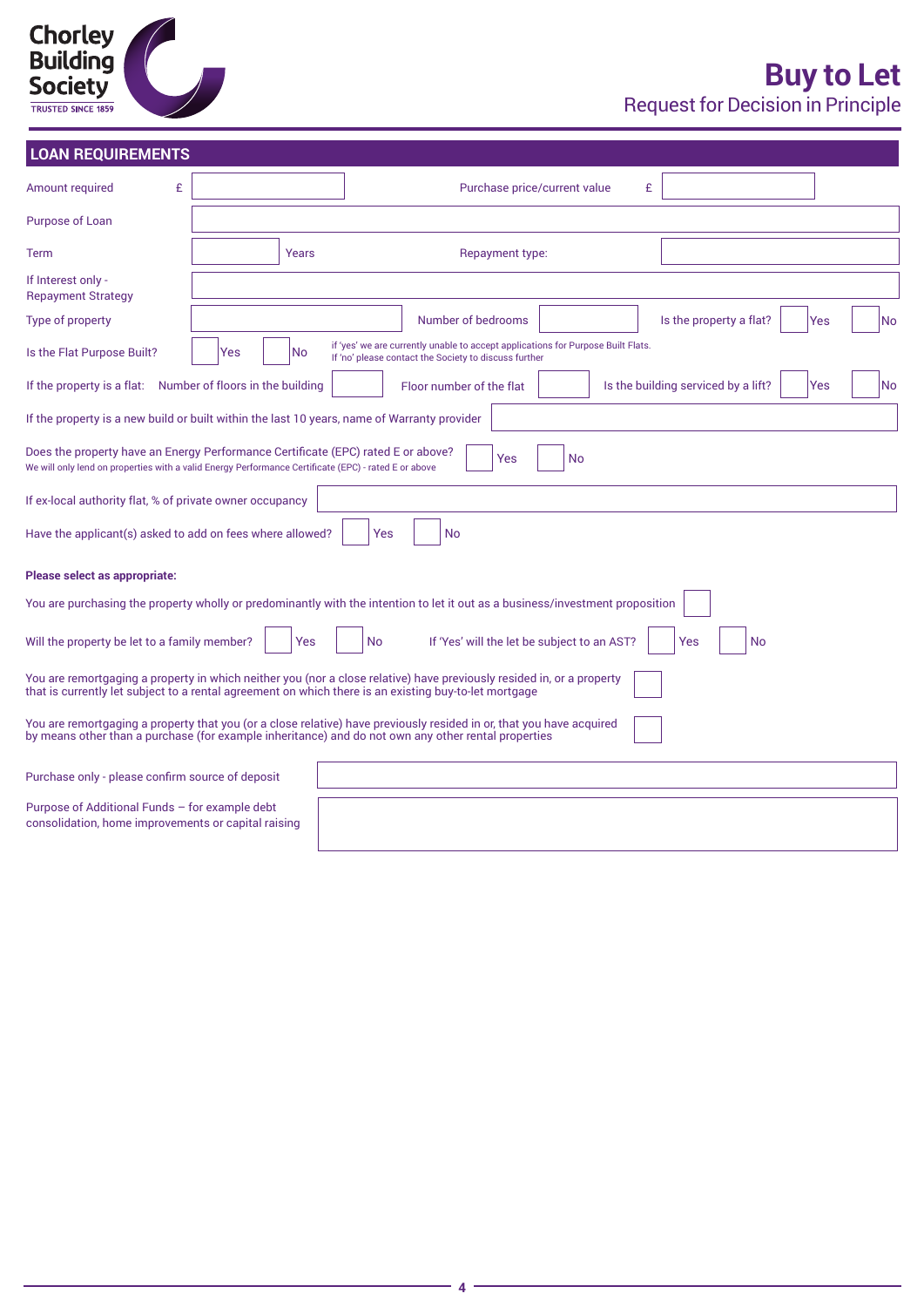

#### **5. Credit History**

Mortgages and other secured loans – (where more space is required please provide further details within the additional comments section) \* If you have Buy to Let properties please complete section 5a.

|              | Lender | Address against which the<br>loan is secured | Account<br>Number | Outstanding<br>Term | Outstanding<br><b>Balance</b> | <b>Monthly</b><br>Payment | Mortgage<br><b>Repayment Type</b> | <b>Interest Rate</b> | To be repaid? |
|--------------|--------|----------------------------------------------|-------------------|---------------------|-------------------------------|---------------------------|-----------------------------------|----------------------|---------------|
| App1         |        |                                              |                   |                     |                               |                           |                                   |                      | Yes<br>No     |
| App2<br>App1 |        |                                              |                   |                     |                               |                           |                                   |                      |               |
| App2         |        |                                              |                   |                     |                               |                           |                                   |                      | Yes<br>No     |
| App1         |        |                                              |                   |                     |                               |                           |                                   |                      | Yes<br>No     |
| App2         |        |                                              |                   |                     |                               |                           |                                   |                      |               |
| App1<br>App2 |        |                                              |                   |                     |                               |                           |                                   |                      | Yes<br>No     |
|              |        |                                              |                   |                     |                               |                           |                                   |                      |               |

#### **5a. Mortgaged Buy to Let Properties – please provide details below**

Where more space is required please provide further details within the additional comments section.

|              | <b>Rental Address</b> | Lender | Date<br>Property<br>Purchased | Current<br>Value | Outstanding Remaining<br><b>Balance</b> | Term | <b>Monthly</b><br>Payment | Mortgage<br>Repayment<br>Type | Interest<br>Rate | <b>Monthly</b><br>Rent<br>Received | To be repaid? |
|--------------|-----------------------|--------|-------------------------------|------------------|-----------------------------------------|------|---------------------------|-------------------------------|------------------|------------------------------------|---------------|
| App1<br>App2 |                       |        |                               |                  |                                         |      |                           |                               |                  |                                    | Yes<br>No     |
| App1<br>App2 |                       |        |                               |                  |                                         |      |                           |                               |                  |                                    | Yes<br>No     |
| App1<br>App2 |                       |        |                               |                  |                                         |      |                           |                               |                  |                                    | Yes<br>No     |
| App1<br>App2 |                       |        |                               |                  |                                         |      |                           |                               |                  |                                    | Yes<br>No     |

#### **Other unencumbered properties owned / part owned**

| Address of unencumbered property | Use of unencumbered property i.e. BTL or Second Home |
|----------------------------------|------------------------------------------------------|
|                                  |                                                      |
|                                  |                                                      |
|                                  |                                                      |

#### **Guarantor on any mortgages or secured loans – please provide details below**

Lender Address against which the loan is secured Scope of your liability under the Guarantee App1 App2 App1 App2 App1 App2 App1 App2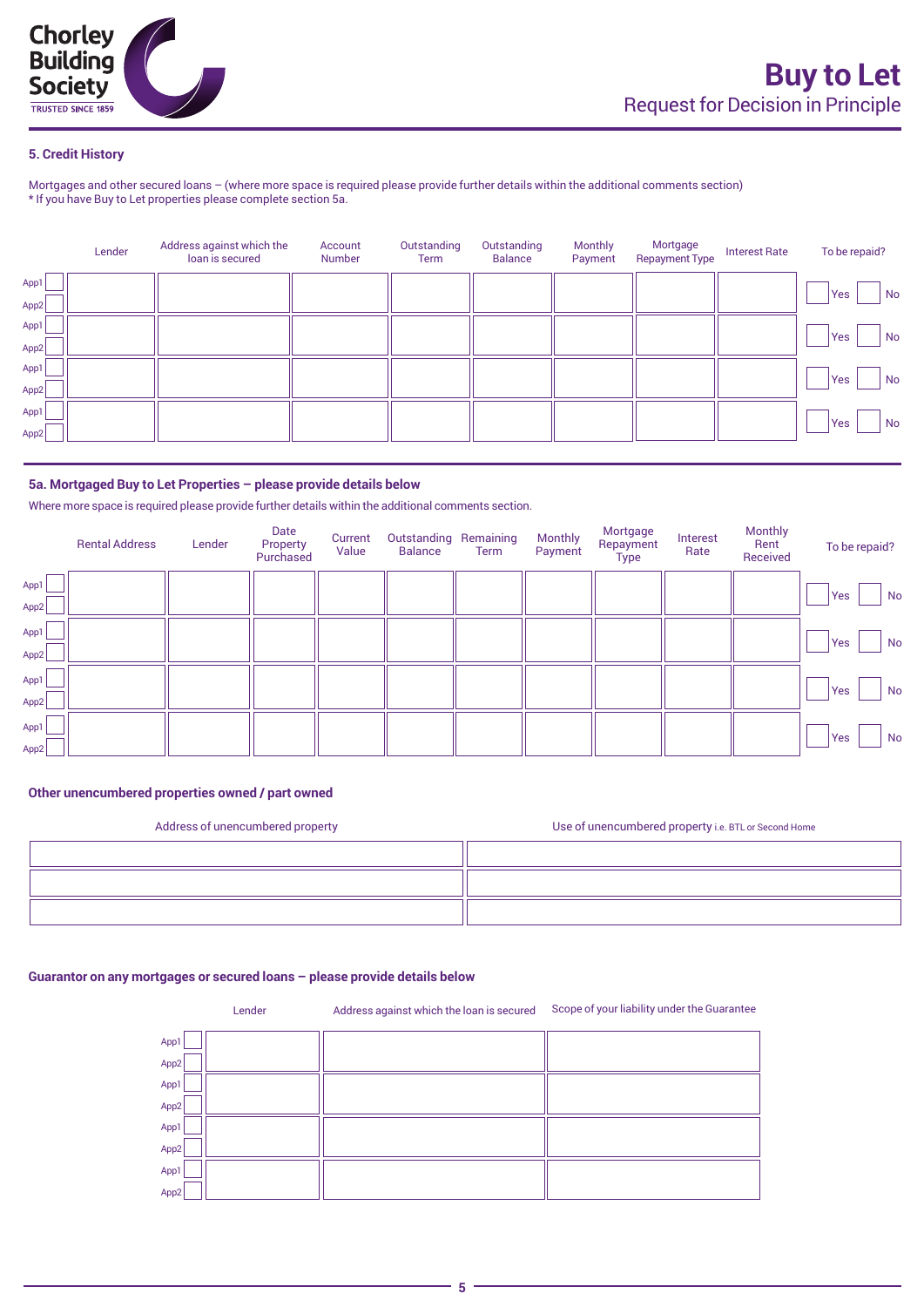#### **5b. Unsecured loans / credit cards / HP – please provide details below**

|      | Lender | Account<br>Number | Outstanding<br>Term | Outstanding<br><b>Balance</b> | Monthly<br>Payment | To be repaid?        |
|------|--------|-------------------|---------------------|-------------------------------|--------------------|----------------------|
| App1 |        |                   |                     |                               |                    | $\mathsf{No}$<br>Yes |
| App2 |        |                   |                     |                               |                    |                      |
| App1 |        |                   |                     |                               |                    | $\mathsf{No}$<br>Yes |
| App2 |        |                   |                     |                               |                    |                      |
| App1 |        |                   |                     |                               |                    |                      |
| App2 |        |                   |                     |                               |                    | $\mathsf{No}$<br>Yes |
| App1 |        |                   |                     |                               |                    |                      |
| App2 |        |                   |                     |                               |                    | $\mathsf{No}$<br>Yes |
| App1 |        |                   |                     |                               |                    |                      |
| App2 |        |                   |                     |                               |                    | No<br>Yes            |
| App1 |        |                   |                     |                               |                    |                      |
| App2 |        |                   |                     |                               |                    | $\mathsf{No}$<br>Yes |
| App1 |        |                   |                     |                               |                    |                      |
| App2 |        |                   |                     |                               |                    | $\mathsf{No}$<br>Yes |
| App1 |        |                   |                     |                               |                    |                      |
| App2 |        |                   |                     |                               |                    | $\mathsf{No}$<br>Yes |

| <b>APPLICANT DECLARATIONS</b>                                                                                                                                                                             | <b>1st Applicant</b> | <b>2nd Applicant</b> |                  |
|-----------------------------------------------------------------------------------------------------------------------------------------------------------------------------------------------------------|----------------------|----------------------|------------------|
| Have you had a mortgage in the last 3 years?                                                                                                                                                              | Yes                  | <b>No</b>            | Yes<br>No        |
| Have the applicant(s) ever had a mortgage or loan application refused?                                                                                                                                    | Yes                  | <b>No</b>            | No<br>Yes        |
| Have the applicant(s) ever had a County Court Judgement for debt or a loan default registered?                                                                                                            | <b>Yes</b>           | l No                 | Yes<br>No        |
| Have the applicant(s) ever been declared bankrupt or been subject to an Individual Voluntary Arrangement (IVA)                                                                                            | Yes                  | l No                 | Yes<br>No        |
| Have you ever entered into any arrangements with your creditors or are you party to a voluntary arrangement?<br>(please include deferred payments or payment holidays)                                    | <b>Yes</b>           | l No                 | Yes<br>No        |
| Have the applicant(s) had a court order / decree made against you for debt or is there any such action pending?                                                                                           | Yes                  | l No                 | No<br>Yes        |
| Have you ever (voluntarily or otherwise) had a property repossessed by a lender or entered any arrangements for<br>mortgage arrears?                                                                      | Yes                  | <b>No</b>            | Yes<br>No        |
| Have you, any member of your family, or any person living with you, ever been cautioned, convicted or charged<br>(but not yet tried) in respect of any criminal offence (excluding motoring convictions)? | Yes                  | <b>No</b>            | No<br><b>Yes</b> |

#### **If the answer is YES to any of the above, please enter full details below. If further space is needed, please provide details in the additional comments section.**

| 1st/2nd/Joint | Type (i.e. Mortgage, IVA, CCJ) | <b>Relating To</b> | Reason | Date Registered | Amount | Date satisfied /<br>still outstanding |
|---------------|--------------------------------|--------------------|--------|-----------------|--------|---------------------------------------|
|               |                                |                    |        |                 |        |                                       |
|               |                                |                    |        |                 |        |                                       |
|               |                                |                    |        |                 |        |                                       |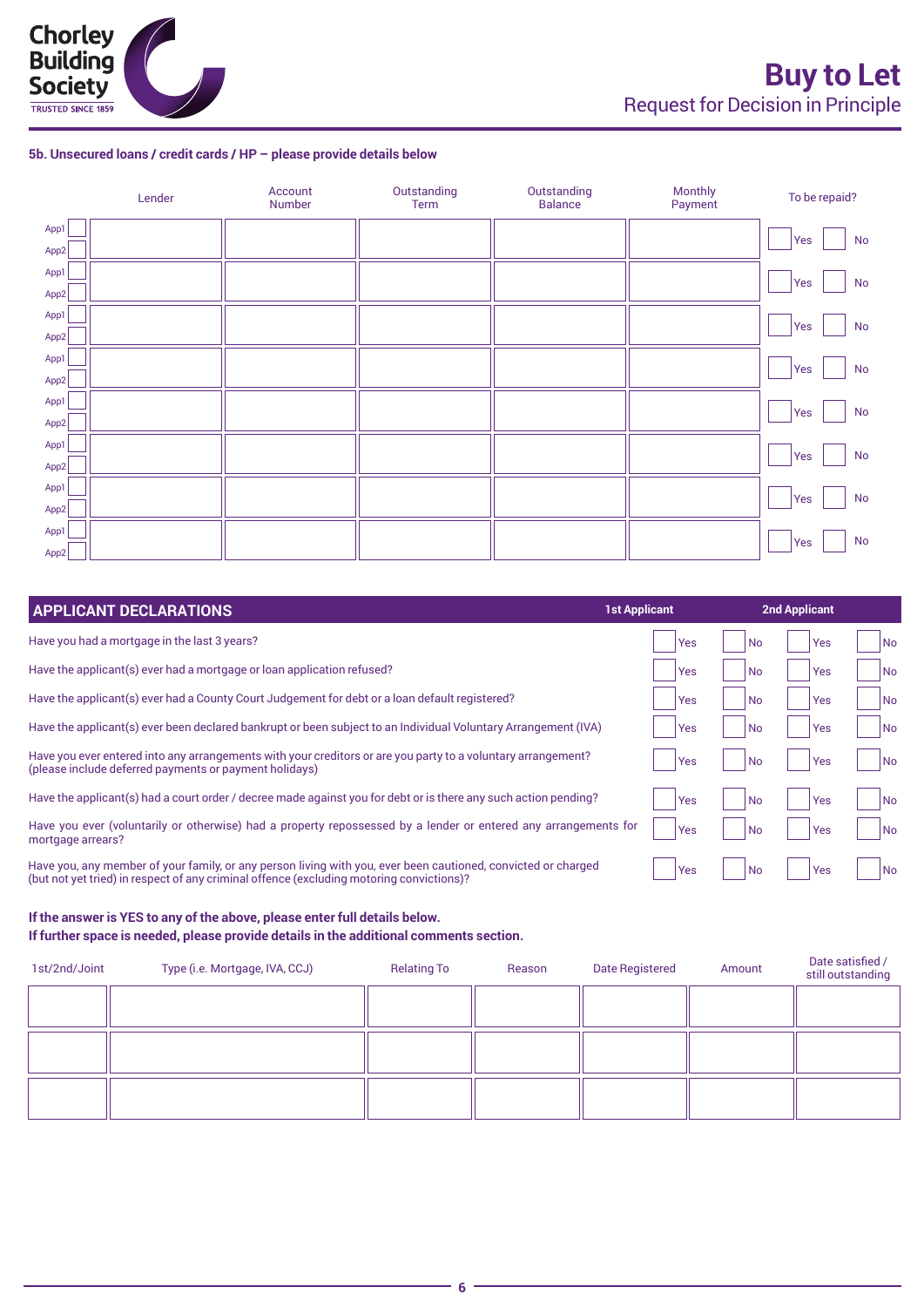

## **Buy to Let**

Request for Decision in Principle

| <b>INCOME AND EXPENDITURE (BUDGET PLANNER)</b> |         | <b>Property 1</b> |         | <b>Property 2</b> |         | Property3 |  |
|------------------------------------------------|---------|-------------------|---------|-------------------|---------|-----------|--|
|                                                | Monthly | Annual            | Monthly | Annual            | Monthly | Annual    |  |
| <b>Rental Income</b>                           |         |                   |         |                   |         |           |  |
| Mortgage Payment                               |         |                   |         |                   |         |           |  |
| <b>Management &amp; Letting Fees</b>           |         |                   |         |                   |         |           |  |
| <b>Council Tax</b>                             |         |                   |         |                   |         |           |  |
| <b>Service Charge</b>                          |         |                   |         |                   |         |           |  |
| <b>Insurance Costs</b>                         |         |                   |         |                   |         |           |  |
| <b>Property Maintenance</b>                    |         |                   |         |                   |         |           |  |
| <b>Allowance for Rental Void</b>               |         |                   |         |                   |         |           |  |
| <b>Utilities</b>                               |         |                   |         |                   |         |           |  |
| <b>Gas &amp; Electrical Certificate</b>        |         |                   |         |                   |         |           |  |
| <b>Rented Property Licence Fee</b>             |         |                   |         |                   |         |           |  |
| <b>Ground Rent Costs</b>                       |         |                   |         |                   |         |           |  |
| <b>Other Monthly Costs</b>                     |         |                   |         |                   |         |           |  |
| <b>Total Expenditure</b>                       | £0.00   | £0.00             | £0.00   | £0.00             | £0.00   | £0.00     |  |
| <b>Income/Expenditure Differential</b>         | £0.00   | £0.00             | £0.00   | £0.00             | £0.00   | £0.00     |  |